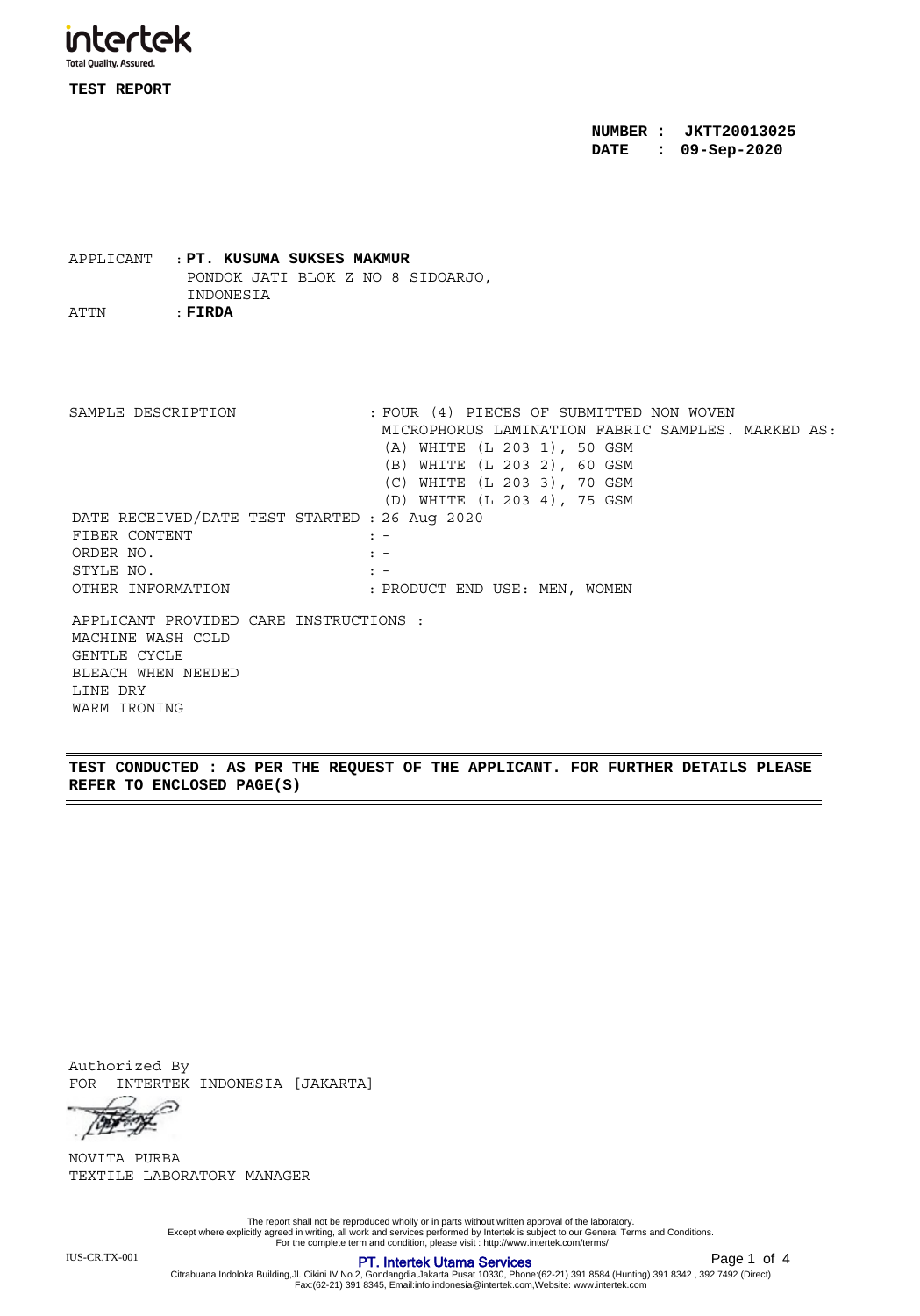intertek

**TEST REPORT**

**CONCLUSION :**

|                                                    | (A)    | (B) | (C) | (D) |  |
|----------------------------------------------------|--------|-----|-----|-----|--|
| DETERMINATION OF THE PERMEABILITY OF FABRIC TO AIR |        |     |     |     |  |
| AIR PERMEABILITY OF TEXTILE FABRICS                | $   -$ |     | #   |     |  |
| WATER RESISTANCE BY HYDROSTATIC PRESSURE           | M      | M   | м   | M   |  |
| WATER RESISTANCE: IMPACT PENETRATION TEST          | M      | M   | м   | M   |  |
|                                                    |        |     |     |     |  |

REMARK :

 $M = MEETS THE SUBMITTED REQUIREMENT$   $A = COMMERCIALLY ACCEPTABLE$ F = FAILS TO MEET THE SUBMITTED REQUIREMENT U = COMMERCIALLY UNACCEPTABLE # = NO COMMENT DUE TO NO REQUIREMENT PROVIDED S = SATISFACTORY  $M1$  = CONFORMS TO THE PROVIDED CARE INSTRUCTION  $U^*$  = UNSATISFACTORY  $M*$  = CONFORMS TO THE DECLARED FIBER CONTENT  $*$  = NO SUBMITTED INFORMATION  $1*$  = PLEASE REFER TO BELOW COMMENT  $D$  = DATA F# = FAILS TO MEET BUYER'S REQUIREMENT M# = MEETS BUYER'S REQUIREMENT F\* = DOES NOT CONFORM TO THE DECLARED FIBER CONTENT F1 = DOES NOT CONFORM TO THE PROVIDED CARE INSTRUCTION CA = CONDITIONAL APPROVE C = CONFORM LABEL  $N/A$  = NOT APPLICABLE

Citrabuana Indoloka Building,Jl. Cikini IV No.2, Gondangdia,Jakarta Pusat 10330, Phone:(62-21) 391 8584 (Hunting) 391 8342 , 392 7492 (Direct) Fax:(62-21) 391 8345, Email:info.indonesia@intertek.com,Website: www.intertek.com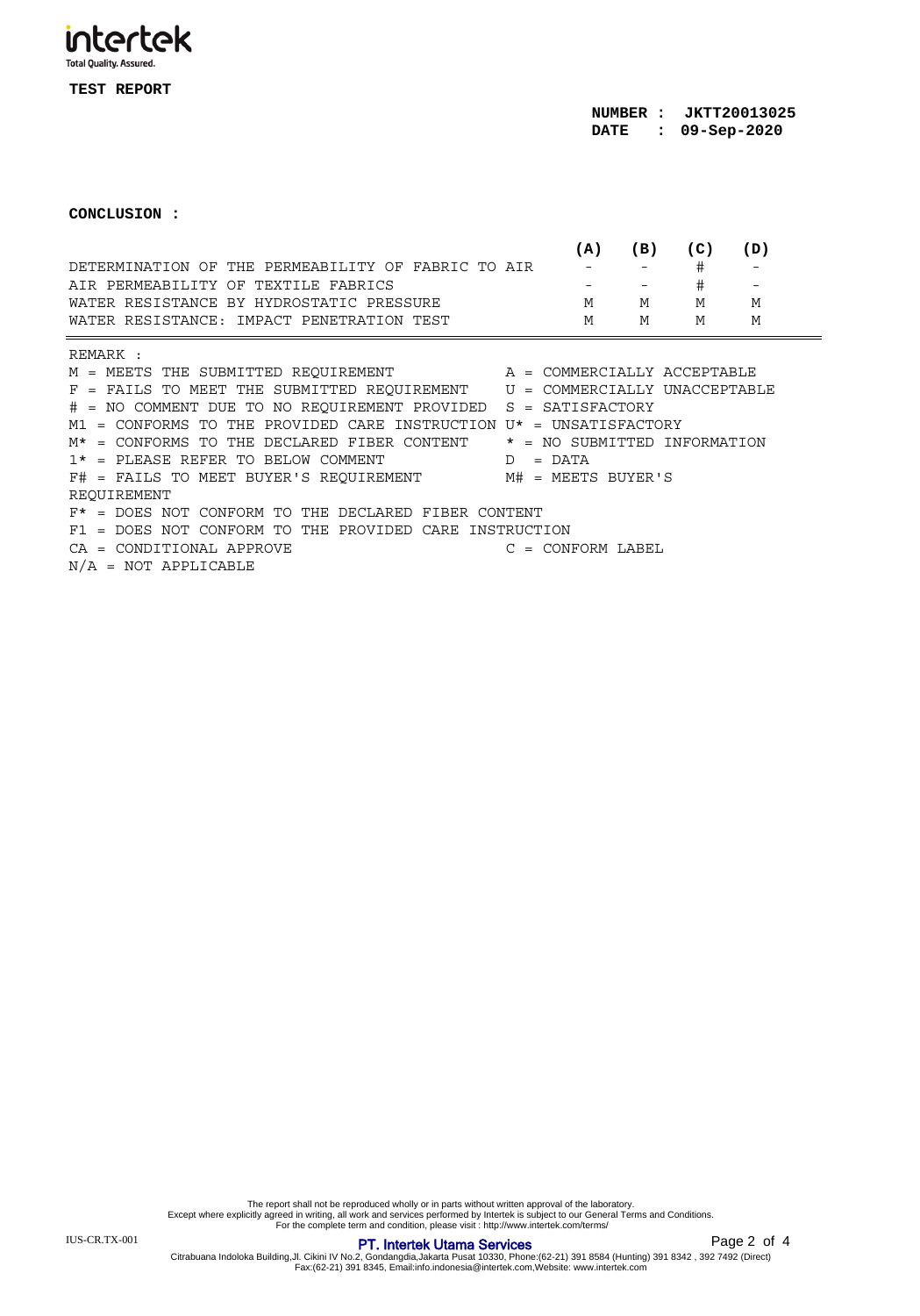

| KESULT (CMHZO) | (1) | 72.9<br>CmH2O | 123.4<br>CmH2O | 182.6<br>CmH2O | 182.6<br>CmH2O |                              |
|----------------|-----|---------------|----------------|----------------|----------------|------------------------------|
|                | (2) | 67.2<br>CmH2O | 121.4<br>CmH2O | 162.2<br>CmH2O | 171.4<br>CmH2O |                              |
|                | (3) | 73.7<br>CmH2O | 117.3<br>CmH2O | 188.7<br>CmH2O | 182.0<br>CmH2O |                              |
| AVERAGE        |     | 71.3<br>CmH2O | 120.4<br>CmH2O | 177.5<br>CmH2O | 168.3<br>CmH2O | LEVEL 3 : $\geq$ 50<br>CmH2O |

REMARK:  $\geq$  = MORE THAN CmH2O = CENTIMETER OF WATER

The report shall not be reproduced wholly or in parts without written approval of the laboratory.<br>Except where explicitly agreed in writing, all work and services performed by Intertek is subject to our General Terms and C

## **PT. Intertek Utama Services PT.** Intertek Utama Services

Page 3 of 4

-

Citrabuana Indoloka Building,Jl. Cikini IV No.2, Gondangdia,Jakarta Pusat 10330, Phone:(62-21) 391 8584 (Hunting) 391 8342 , 392 7492 (Direct) Fax:(62-21) 391 8345, Email:info.indonesia@intertek.com,Website: www.intertek.com